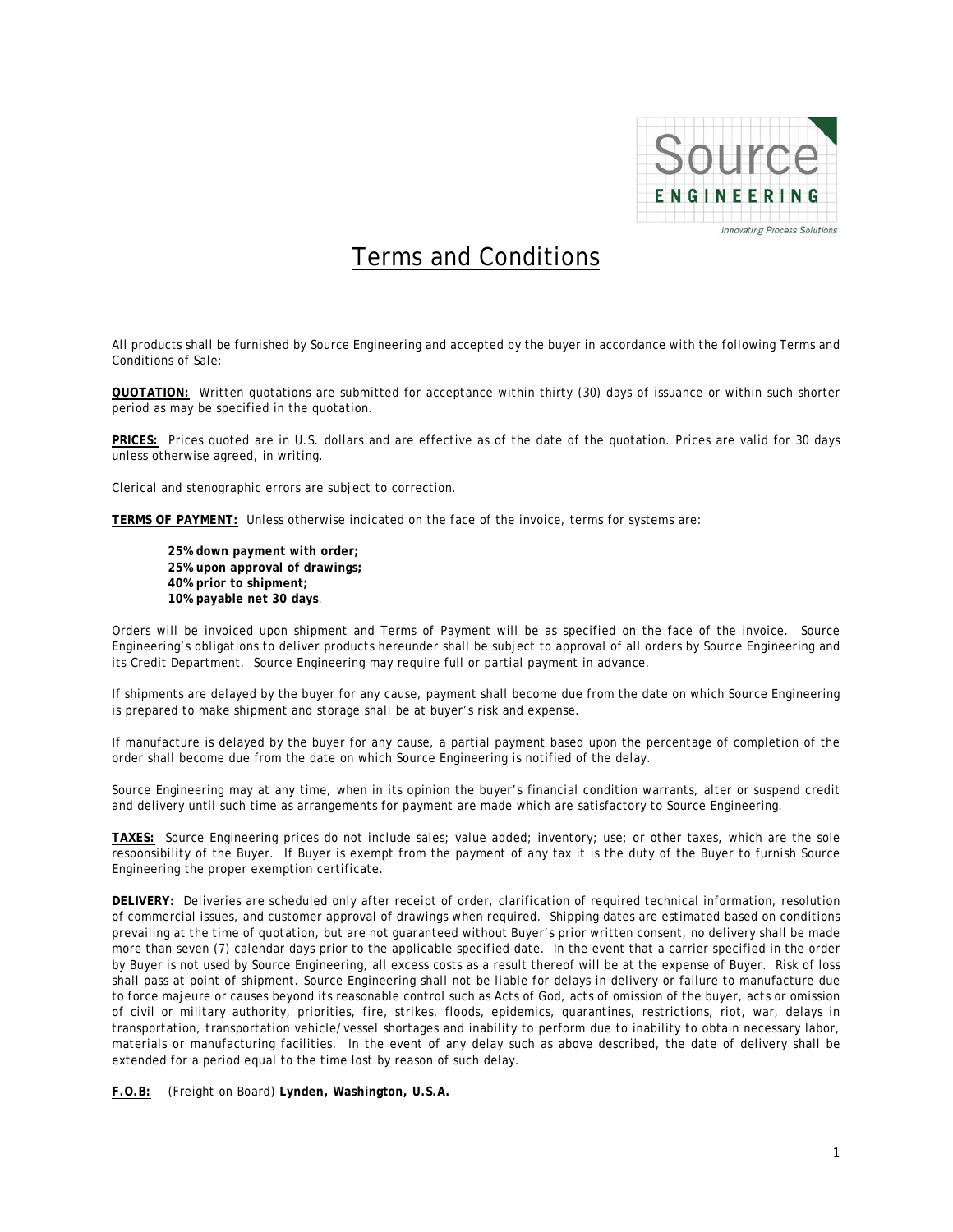**SECURITY INTEREST;** To secure payment of sums due, the Buyer grants to Source Engineering a security interest in the goods purchased and in the proceeds thereof. At Source Engineering's request, the Buyer shall sign financing statements and other documents necessary to perfect and continue the security interest. If Source Engineering in its sole judgment questions Buyer's ability to pay for the goods, Source Engineering may require payment in full in advance of delivery or manufacture of the goods. Failure to adhere to Source Engineering's terms may result in a shipping hold on future orders and/or a reduction in the credit the company will extend. All payments are to be made to **Source Engineering LLC, PO Box 528, Lynden, WA 98264.**

**WARRANTY:** Source Engineering warrants to buyer, and buyer only, new equipment manufactured by Source Engineering and covered hereby, against defects in material and workmanship while in normal use and service for a period of **12 months** from date of shipment.

This Full 1 Year Warranty applies only to equipment that has been properly installed and maintained and subjected to normal use. It does not cover damages caused by abuse, misuse, unauthorized repair, accident, alteration, modification, electrical brownouts, power surges, loose wires, loose screws, nuts or bolts. Also excluded are ordinary service and maintenance items such as replacement belts, lights bulbs, tires, wear liners, limit switch adjustments, hydraulic seals, and the like, required as the result of normal wear and tear. Certain components provided to Source Engineering for use in the purchased equipment are guaranteed only by the manufacturer of this component. Such guarantees vary from manufacturer to manufacturer. While in such cases Source Engineering does not provide independent warranty coverage for this part.

This Full 1 Year Warranty supersedes any representations concerning the equipment sold to the Buyer which may have been made by Source Engineering's agents or employees, or contained in advertisements. If any model or sample was shown to the Buyer, that model or sample was used merely to illustrate the general type and quality of the equipment and not to represent that the equipment would necessarily conform to such model or sample. The Buyer's sole remedy for any defect of material or workmanship in the equipment sold by Source Engineering is as provided by this Full 1 Year Warranty. IN NO EVENT SHALL Source Engineering BE LIABLE FOR ANY CLAIM FOR SPECIAL, INCIDENTAL, INDIRECT, FORESEEABLE OR CONSEQUENTIAL DAMAGES RESULTING FROM THE USE, LOSS OF USE, BREAK DOWN OR MALFUNCTION OF THE EQUIPMENT, INCLUDING LOST EARNINGS OR PROFITS. Source Engineering shall not be obligated to provide any warranty coverage whatsoever for any defect not communicated to Source Engineering in writing within the period designated in this Full 1 Year Warranty. Delivery of goods by Source Engineering to a common carrier for shipment to the Buyer shall constitute delivery of the equipment to the Buyer. Regardless of freight payment, title and all risk of loss or damage in transit shall pass to the Buyer, and all claims for loss of damage during shipment must be made by the Buyer directly to the carrier.

Buyer shall notify Source Engineering in writing within thirty (30) days of discovery, within the warranty period, of any alleged defect and permit Source Engineering or its representatives to make such investigation, examination and tests as it deems appropriate. If requested by Source Engineering, the buyer will return the alleged defective product to Source Engineering's factory, freight prepaid for examination and testing. If Source Engineering determines the product is defective, Source Engineering will either repair or replace such product with a like item of Source Engineering's manufacture, f.o.b. Source Engineering's factory. The responsibility of Source Engineering is limited to repairing or replacing defective material manufactured by it, provided Source Engineering's examination discloses to its satisfaction that such material has not been altered or repaired, other than by Source Engineering's approved procedures, subject to misuse, improper maintenance, property of any person, or for loss of revenue or profit, or for any other special, incidental or consequential damages.

Any parts or equipment which Source Engineering supplies and does not manufacture shall be subject only to the warranties of Source Engineering's vendors to the extent Source Engineering can enforce such warranties.

Any repairs to, alterations of, or work done on alleged defective products without Source Engineering's specific written authorization shall void Source Engineering's warranty applicable thereto.

Any action for breach of warranty or other action under this agreement must be commenced within on (1) year after such cause of action arises.

## **THIS FULL YEAR WARRANTY IS IN LIEU OF ALL OTHER WARRANTIES, EXPRESSED OR IMPLIED, INCLUDING ANY IMPLIED WARRANTY OF MERCHANTABILITY OR FITNESS FOR A PARTICULAR PURPOSE.**

**TITLE:** The title to and right of possession of the products (or any part or portion thereof) furnished by Source Engineering shall remain Source Engineering's personal property until paid for in full, and the buyer shall do all things necessary to perfect and maintain such right and title in Source Engineering.

**PACKING:** Prices include Source Engineering's standard packing for domestic shipments.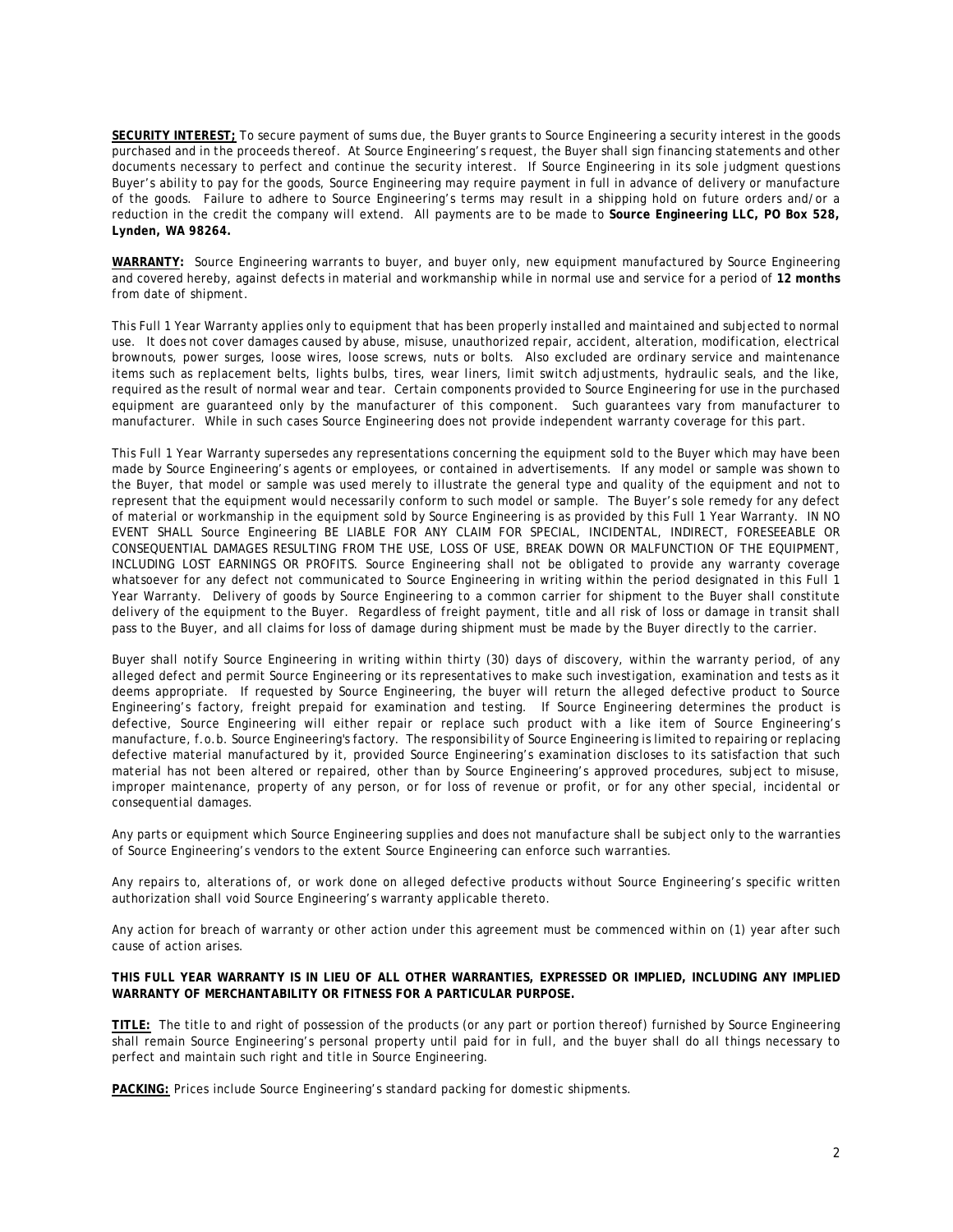**RETURN OF GOODS:** In the event that the Buyer believes a component manufactured by Source Engineering is defective in materials or workmanship during the term of this Full 1 Year Warranty, the Buyer shall promptly notify Source Engineering of the problem in writing. Upon receipt of such written notice, Source Engineering will issue the Buyer a Returned Goods Authorization (RGA) number that must accompany the parts returned to Source Engineering for warranty consideration. This RGA number is valid for thirty (30) days. The Company's warranty parts invoices (mailed separately) automatically become due and payable upon a customer's failure to return the defective parts within thirty (30) days.

Upon receipt of the defective parts, Source Engineering will make an evaluation, or if necessary, forward the defective parts to the original manufacturer for warranty consideration. The Buyer shall then be notified of the determination made. If the part is found to be defective in material or workmanship, the obligations of Source Engineering are strictly and exclusively limited to the repair or replacement, at the option of Source Engineering, of the defective part. Source Engineering agrees to pay all shipping charges, at UPS ground rates, for delivery to the Buyer of repaired or replacement parts provided the submitted parts have provided to be defective and covered by this warranty. Where expedited delivery of repaired or replacement parts is requested by the Buyer, such additional shipping charges shall be paid by the Buyer.

**CANCELLATION:** No order may be canceled by the buyer except upon written notice to Source Engineering of all costs incurred by it arising out of, or in connection with the order, determined on a basis consistently observed by Source Engineering and in accordance with sound accounting principles. Source Engineering shall have the right to cancel any order or to refuse to deliver or to delay shipment in the event buyer fails to submit payments when due or perform any other obligations of buyer.

**CHANGES:** No waiver or modification of any of the foregoing Terms and Conditions of Sale shall be valid unless made in writing and signed by both parties. In the event any Terms and Conditions of any order submitted by buyer to Source Engineering shall be in conflict with any Terms and Conditions herein, the Terms and Conditions set forth herein shall govern and prevail.

**INSPECTION:** Final inspection and acceptance of products must be made at Source Engineering's point of manufacture and shall be conclusive except as regards latent defects. The buyer's representative may inspect the products at Source Engineering's plant during business hours in such a manner as will not interfere with normal operation.

**DESIGN/ PRODUCT IMPROVEMENT:** Source Engineering reserves the right to discontinue the manufacture, change or modify the design specifications and construction of any of its products without incurring any obligation to buyer.

**IMPORT PERMIT OR LICENSE:** In the event Dollar Exchange Control is in effect in any destination country and/or an Import Permit or license is required by it's authorities for materials covered hereby, an order will be accepted only upon receipt from buyer of written insurance that Dollar Exchange Controls have been complied with and/or that an appropriate Import Permit or License has been granted disclosing the period of validity, number, date of issuance, and whether the expiration date refers to clearance from U.S. port or arrival at port of destination.

**EXPORT LICENSE:** Export of goods covered hereby is subject to U.S. Government control. If a validated Export License is required, upon receipt of an order Source Engineering will submit an application to the appropriate authorities and acceptance of such order, production scheduling and delivery will be deferred until receipt of the appropriate License.

**APPLICABLE LAW:** This order shall be interpreted and enforced in accordance with the laws of the state of Washington, including the laws of the United States applicable therein.

**OSHA:** All work and materials supplied hereunder will comply with the applicable requirements of the Occupational Safety and Health Act of 1970.

**CONFIDENTIALITY:** All data, designs, drawings, processes, specializations, reports and other technical or proprietary information submitted by Source Engineering to the Buyer and the features of all parts, equipment, tools, patterns and other items furnished or disclosed to the Buyers by Source Engineering in connection with the order (the "Confidential Data") are to be considered confidential, the sole property of Source Engineering, shall not be used except in connection with Buyer's provision of the goods to Source Engineering in accordance with the order and shall not be published or disclosed to any third party without Source Engineering's prior written authorization, unless the Confidential Data or any relevant part thereof is or becomes generally available to Buyer on a non-confidential basis from a source (other than Source Engineering) which is entitled to disclose the same. Upon completion, termination or cancellation of this order, or upon Source Engineering's request, Buyer shall not, without receipt of Source Engineering's prior written authorization, advertise or publish any matter relating to this order.

**LIMITATION:** Source Engineering shall in no event be liable for any consequential, indirect, special or punitive damages arising out of this purchase order or any breach thereof, including, but not limited to lost profits or revenue, work stoppage